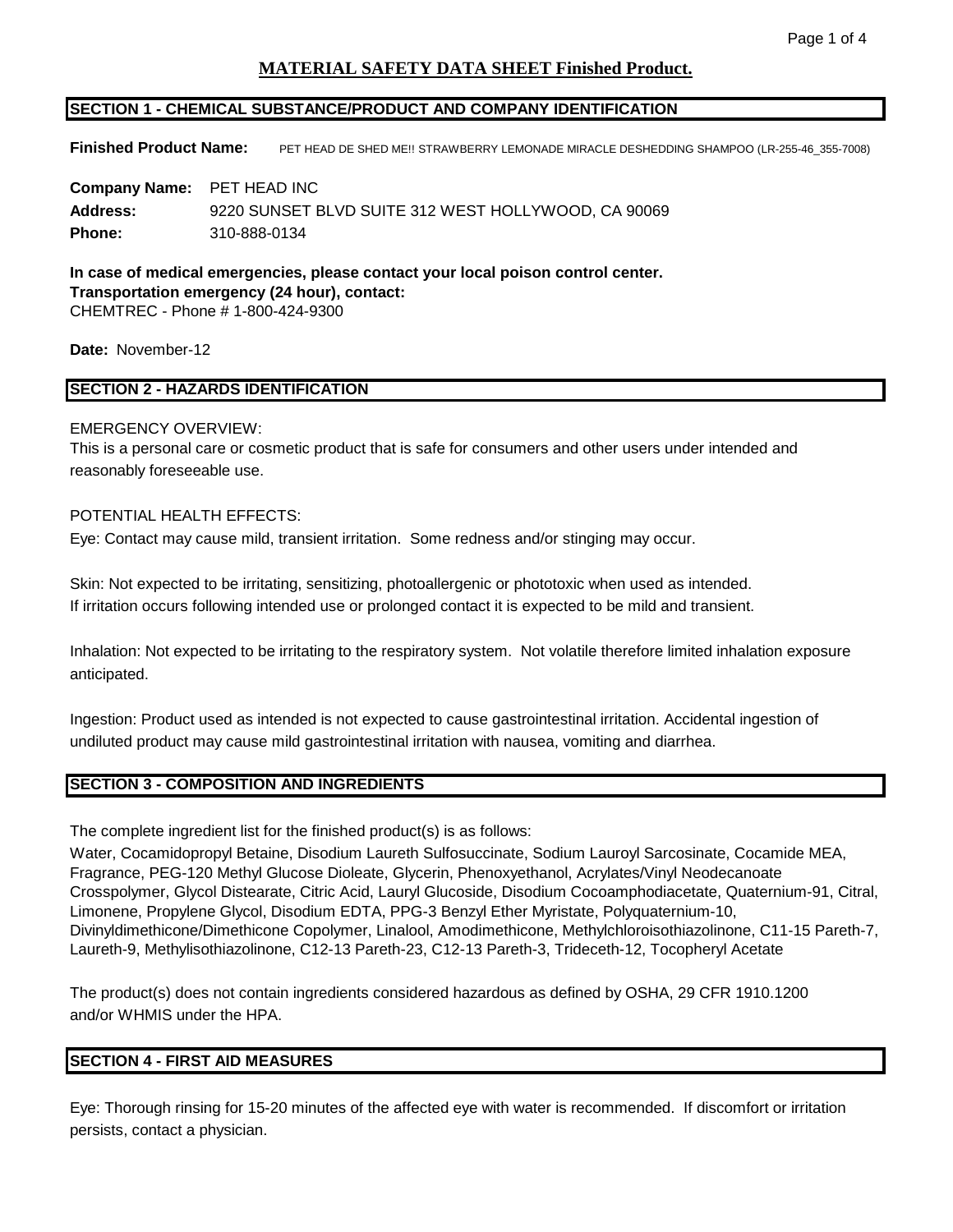**Finished Product Name:** PET HEAD DE SHED ME!! STRAWBERRY LEMONADE MIRACLE DESHEDDING SHAMPOO (LR-255-46\_355-7008)

Skin Problem: Discontinue use of product. Apply cold compresses to affected areas to relieve any discomfort. If discomfort persists, contact a physician.

Inhalation: If respiratory irritation occurs, remove individual to fresh air.

Ingestion: Accidental ingestion of product may necessitate medical attention. In case of accidental ingestion dilute with fluids (water or milk) and treat symptomatically. Do not induce vomiting. Note: After first aid treatment, the caller should be advised that 1) a hospital emergency room or family physician should be consulted if anything unusual occurs or appears necessary in the judgment of the caller, and 2) that the subsequent management of the accident should be dictated by any persistent symptoms and under the direction of the physician.

## **SECTION 5 - FIRE FIGHTING MEASURES**

Flash Point: Not applicable.

Extinguishing Media: Use chemical foam, dry chemical, carbon dioxide or water.

Explosion Hazard: No applicable information has been found.

Fire Fighting Instructions: Contact emergency personnel. Use self-contained breathing apparatus and full protective gear, if large quantities of product are involved. Hazardous decomposition products may be released. Thermal degradation may produce oxides of carbon and/or nitrogen; hydrocarbons and/or derivatives.

#### **SECTION 6 - ACCIDENTAL RELEASE MEASURES**

Procedures for Spill/Leak Clean-up:

For Household Settings: Dilute with water. Absorb liquid and scrub the area with detergent.

For Non-Household Settings: Use safety glasses or safety goggles if splash hazards exist; use gloves and other protective clothing (apron, boots, etc) to prevent skin contact.

#### **SECTION 7 - HANDLING AND STORAGE**

Precautions for Safe Handling:

For Household Settings: No applicable information has been found.

For Non-Household Settings: No unusual handling or storage requirements. Storage in large quantities (as in warehouses) should be in a well-ventilated, cool area.

Conditions for Safe Storage:

For Household Settings: No applicable information has been found.

For Non-Household Settings: No unusual handling or storage requirements. Storage in large quantities (as in warehouses) should be in a well-ventilated, cool area.

Other Recommendations: None.

#### **SECTION 8 - EXPOSURE CONTROLS, PERSONAL PROTECTION**

For Household Settings: This is a personal care or cosmetic product that is safe for consumers and other users under normal and reasonably foreseen use.

For Non-Household Settings: Use safety glasses or safety goggles if splash hazards exist; use gloves and other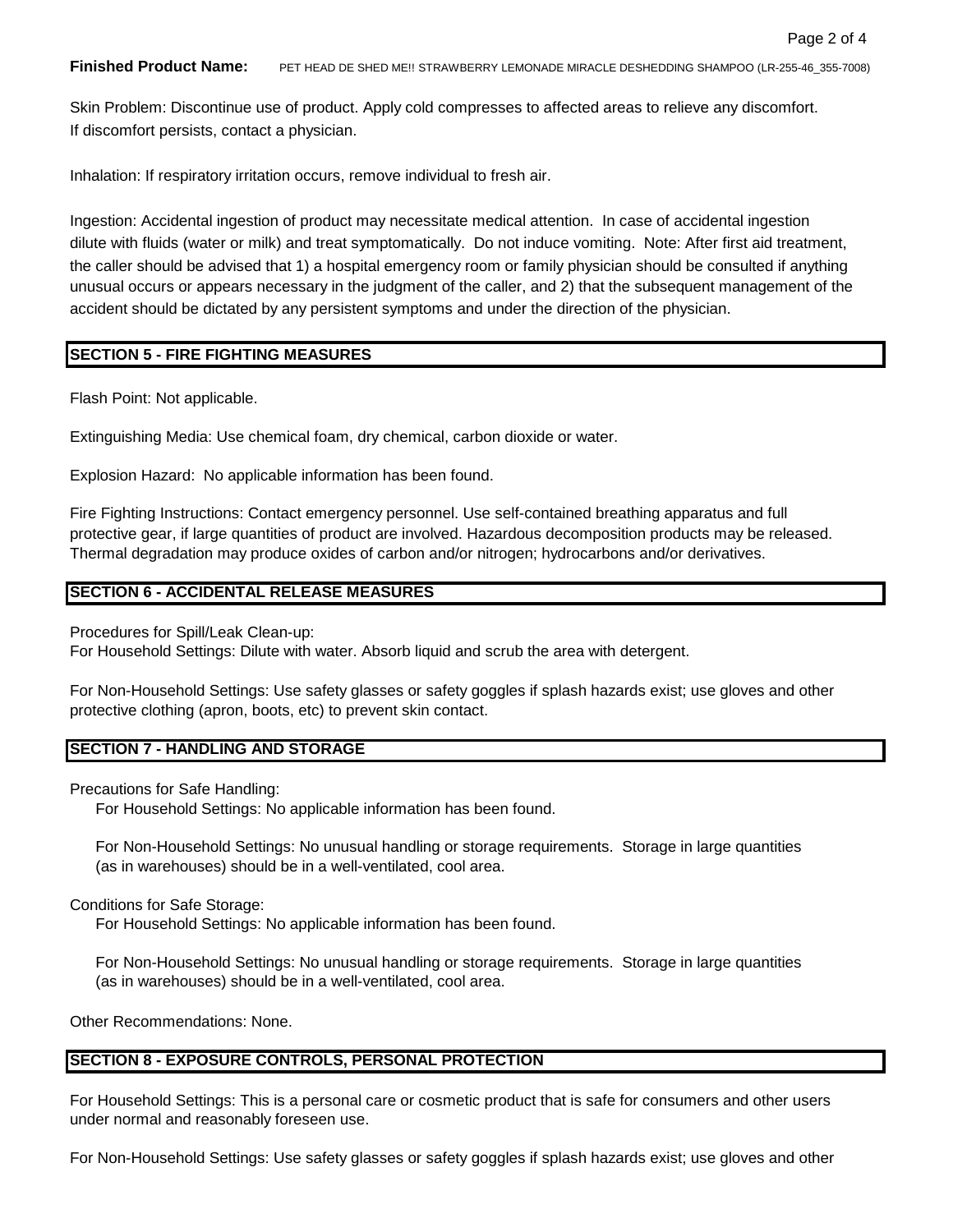protective clothing (apron, boots, etc) to prevent skin contact. Always follow good hygienic work practices. Avoid prolonged contact with skin and clothing.

## **SECTION 9 - PHYSICAL AND CHEMICAL PROPERTIES**

Appearance: Pearly semi-viscous gel to match std

Odor: Strawberry Lemonade-to match std

Color: Off white-to match std

pH: 5.00 - 6.00

Specific Gravity: 1.01 - 1.05

- Flashpoint: Not applicable.
- Vapor Density: Not applicable.
- Melting Point: Not applicable.

Boiling Point: >212 F (100 C)

Solubility in Water: Soluble

% VOC: Complies with Federal and State regulations for VOC content.

#### **SECTION 10 - STABILITY AND REACTIVITY**

Conditions to Avoid: No applicable information has been found.

Other Recommendations: None.

## **SECTION 11 - TOXICOLOGICAL INFORMATION**

This is a personal care or cosmetic product that is safe for consumers and other users under intended and reasonably foreseeable use.

Chronic Effects: Finished product is not expected to have chronic health effects. Target Organs: No adverse health effects on target organs expected for finished product. Carcinogenicity: Finished product is not expected to be carcinogenic.

NTP: No IARC: No OSHA: No

### **SECTION 12 - ECOLOGICAL INFORMATION**

The product ingredients are expected to be safe for the environment at concentrations predicted under normal use and accidental spill scenarios. Packaging components are compatible with the conventional solid waste management practices.

#### **SECTION 13 - DISPOSAL CONSIDERATIONS**